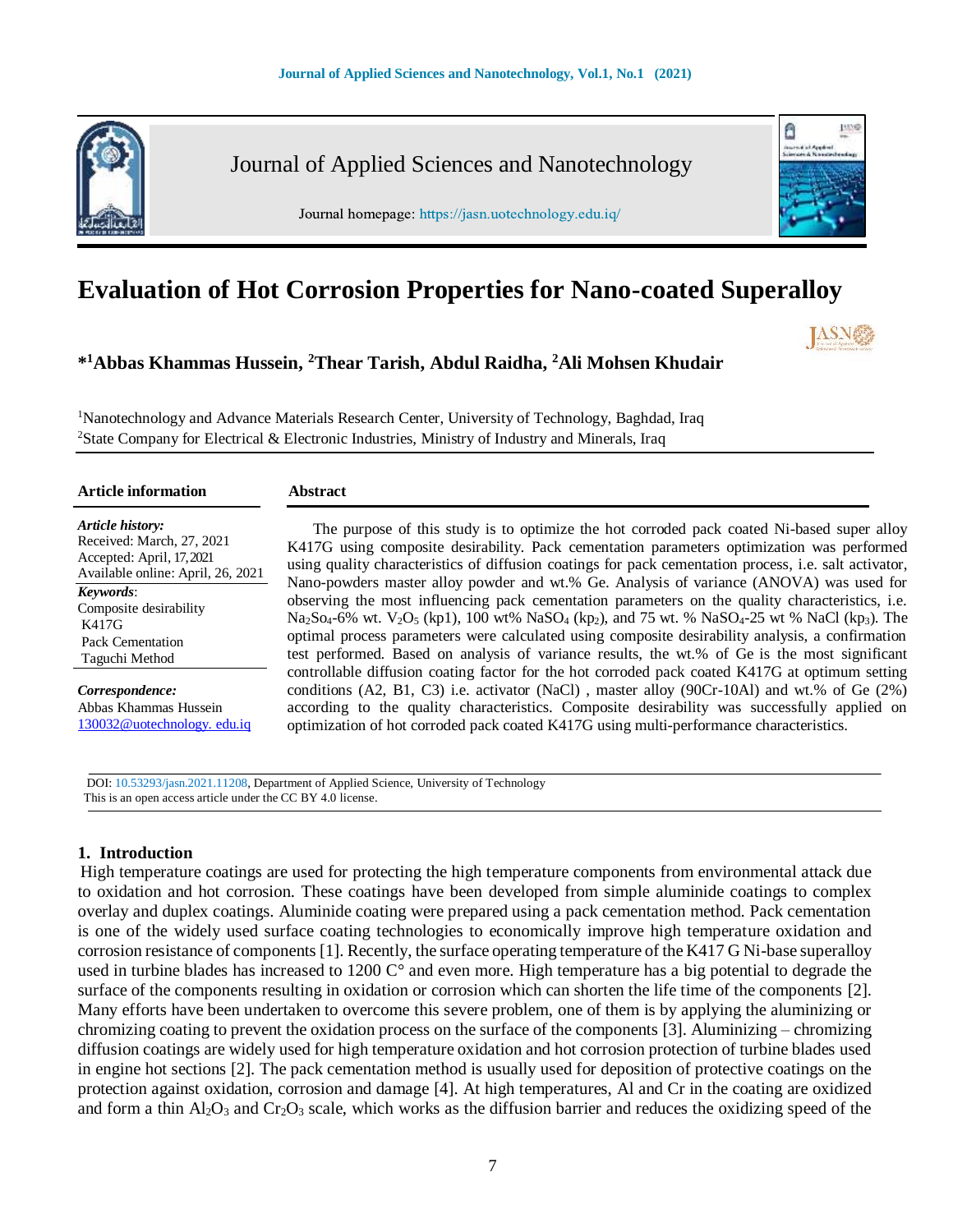base material. The coated elements are placed in the closed or half-closed containers and covered with mixture powder, which consists of metals used for deposition (Al and Cr), the halide activating agent and inactive filler. The coating is fabricated through the reduction of metal-halide vapors on the surface of base material followed by diffusion in the solid-state between the introduced metal and the substance [5].

The good repeatability of manufacturing process and low costs are the main advantages of the pack cementation method [6]. Generally, the pack cementation process can be classified into two types depending on its process temperature and the activity of deposition metal available in pack. They are high-temperature low-activity and lowtemperature high-activity[7]. Recently novel pack cementation coating with improved hot corrosion and oxidation resistance due to "reactive element effect"(REE)" produced using pack cementation method at low temperature on the substrate was developed [8]

In the present work the multi-objective methodology based-on Taguchi approach and composite desirability has been used for optimization of multiple parameters of coating with hot corroded of K417G alloy. The outcome of this study will be used to explore the possible use of the developed coating for high temperature components.

## **2. Experimental procedure**

The experimental work was performed by using sample of Ni-based super alloy K417G. The spectro-chemical analysis substrate material is reported in Table 1.

| Ele.    |                |        |                |            | $\mathbf{Al}$ | Ni   |
|---------|----------------|--------|----------------|------------|---------------|------|
| $Wt.\%$ | $8.8$ 10.1 2.9 | $\sim$ | $\sim 10^{-1}$ | $3.93$ 5.7 |               | Bal. |

**Table 1**. Spectro-chemical analysis of K417G Alloy

Specimens with dimensions of approximately  $20 \times 20 \times 5$  mm were prepared. A hole of 2mm in diameter was drilled in each sample in order to hang the sample in the thermos-balance by means of a platinum wire. All surfaces, including the edges were wet ground using 3201800 and 1200 grit silicon carbide papers.

Then, these samples were cleaned with water, degreased with acetone and ultrasonically cleaned for 20 min using ethanol as a medium. After drying, the samples were stored in polyethylene locked bags.

The pack powder mixture consisted of a Cr-Al master-alloy, halide salt activator (NH4Cl, NaCl and NaF) and aluminum powder as a filter. In selected packs some alumina was replaced by Ge Nano-powder (70 nm) which acted as a source of reactive element.

The sample was placed in a sealed stainless steel cylindrical retort of diameter around 50 mm and a height of 80 mm in contact with the pack mixture. Then, the crucible was put in another stainless steel crucible of 80 mm in diameter and 140 mm in height. The pack cementation process was conducted at  $1150^{\circ}$  for 7 hours in the pure Ar atmosphere. Schematic illustration of the coating process is shown in figure (1).



**Figure 1.** Pack Cementation Set-up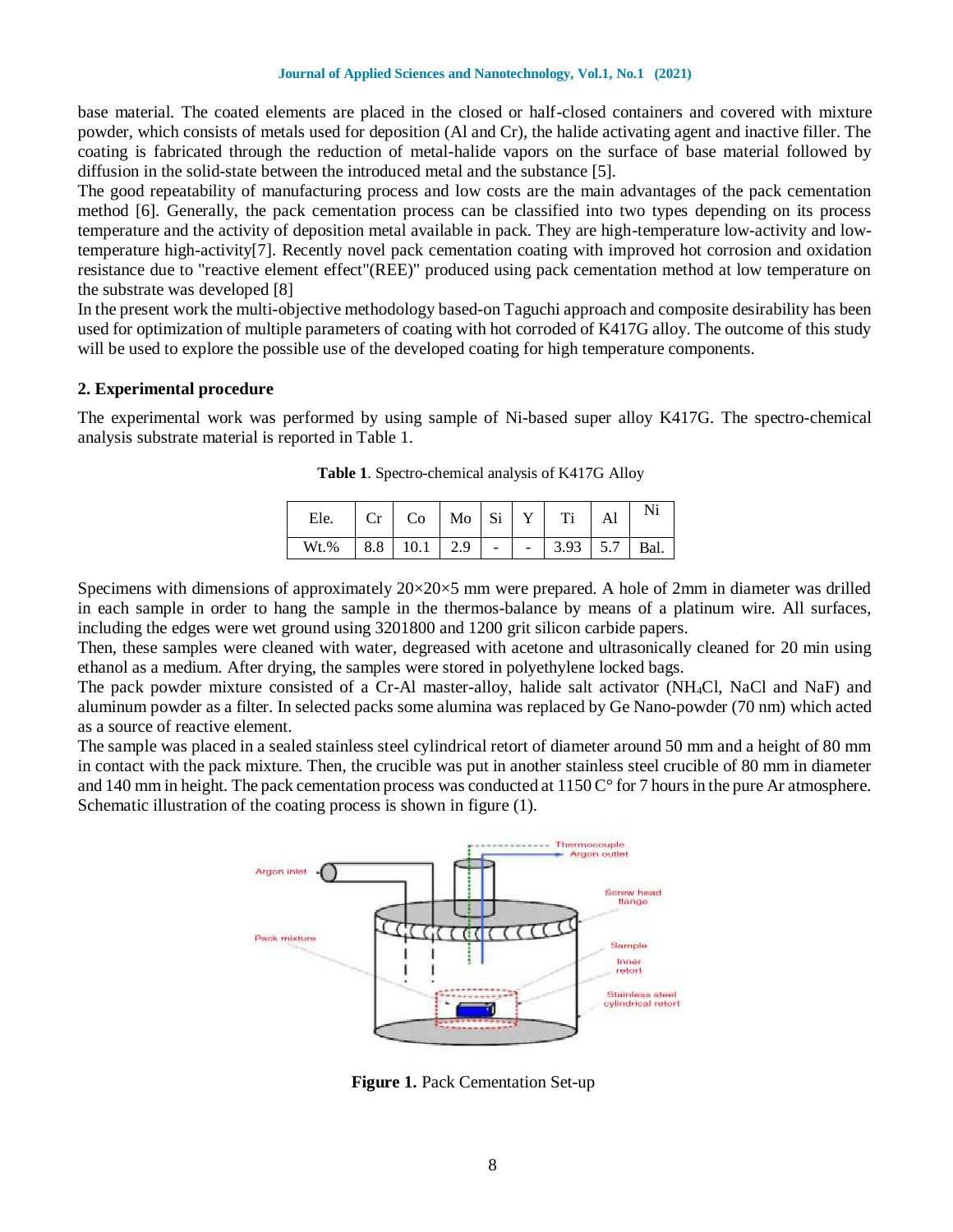#### **Journal of Applied Sciences and Nanotechnology, Vol.1, No.1 (2021)**

Following the diffusion coating process, the samples were ultra-sonically cleaned and cut in perpendicular to the interface. Finally, the surfaces and cross sections were examined by scanning electron microscope (SEM) and X-ray diffraction (XRD). To characterize the surface and cross-sectional morphology of the coatings at optimum setting conditions.

Cyclic hot corrosion studies were performed in molten salts (Na<sub>2</sub>So4, NaCl and V<sub>2</sub>O<sub>5</sub>) for 20 cycles, each cycle consisted of 5 hours heating at 700  $\mathrm{C}^\circ$  in a programmable tube furnace specimens were deposited with each of these salts until a total coating weight of 5 mg/cm<sup>3</sup> was reached. Salt coated specimens were then kept in the oven for 4 hours at 100 C°. Then they were weighed again on a digital balance before exposing to hot corrosion tests in tube furnace.

The studies were conducted for all coated specimens. After testing the specimens, they were cleaned in an ultrasonic bath, first in distilled water and then in ethanol. Then they were weighed on a digital balance to determine the weight change. The parabolic rate constants  $(K_p)$  of hot corrosion were calculated by linear least square algorithm of the following equation [9]:

$$
(W/A)^2 = K_P t \tag{1}
$$

Where (W/A) = weight gain per unit area (mg/cm<sup>2</sup>), t=time of exposure (hour) and kp=parabolic rate constant (hot corrosion rate) ( $mg^2$  cm<sup>-4</sup> S<sup>-1</sup>). Many efforts were made to formulate the kinetics of hot corrosion- SEM and XRD techniques were used to analyze the hot corrosion products at optimum setting conditions.

Experiments of hot corrosion were conducted based on the design of experiments (DOE) using Taguchi method of three levels, each level with three factors  $(L9-3^3)$  as shown in Table 2.

| Action(A)                      | Master            | $Wt.$ %        |
|--------------------------------|-------------------|----------------|
|                                | $\text{Alloy}(B)$ | Ge(C)          |
| NH <sub>4</sub> C <sub>1</sub> | 90Cr-10Al         |                |
| NH <sub>4</sub> C <sub>1</sub> | $2Cr-8Al$         | 1.5            |
| NH <sub>4</sub> C <sub>1</sub> | 94Cr-6Al          | 2              |
| <b>NaCl</b>                    | 90Cr-10Al         | 1.5            |
| <b>NaCl</b>                    | $2Cr-8Al$         | $\mathfrak{D}$ |
| <b>NaCl</b>                    | 94Cr-6Al          | 1              |
| NaF                            | 90Cr-10Al         | $\mathfrak{D}$ |
| NaF                            | $2Cr-8Al$         | 1              |
| NaF                            | 94Cr-6A1          | 1.5            |

**Table 2.** Taguchi-Array L9

Taguchi orthogonal array- the values taken by a factor are termed to be levels. The Taguchi approach is more effective method than traditional design of experiment methods such as factorial design, which is resource and time consuming. It is correct to point out also the limitations of the Taguchi method. Most critical drawbacks of the Taguchi method is that it does not account higher order interactions between design parameters. Only main effects and two factor interactions are considered. Taguchi methods, developed by Dr.Genichi Taguchi, are based on the following two ideas[10]

- 1- Quality should be measured by the deviation from the specified target value rather than by conformance to present tolerance limits.
- 2- Quality cannot be ensured through inspection and rework, but must be built in through the appropriate design of the process and product in the Taguchi method, two factors such as the control factor and the noise factor are considered to study the influence of output parameters.

The controlling factors are used to select the best conditions for a process, whereas the noise factors denote all factors that cause variation. The following three parameters, were chosen for this study; halide salt activator (A), Nano-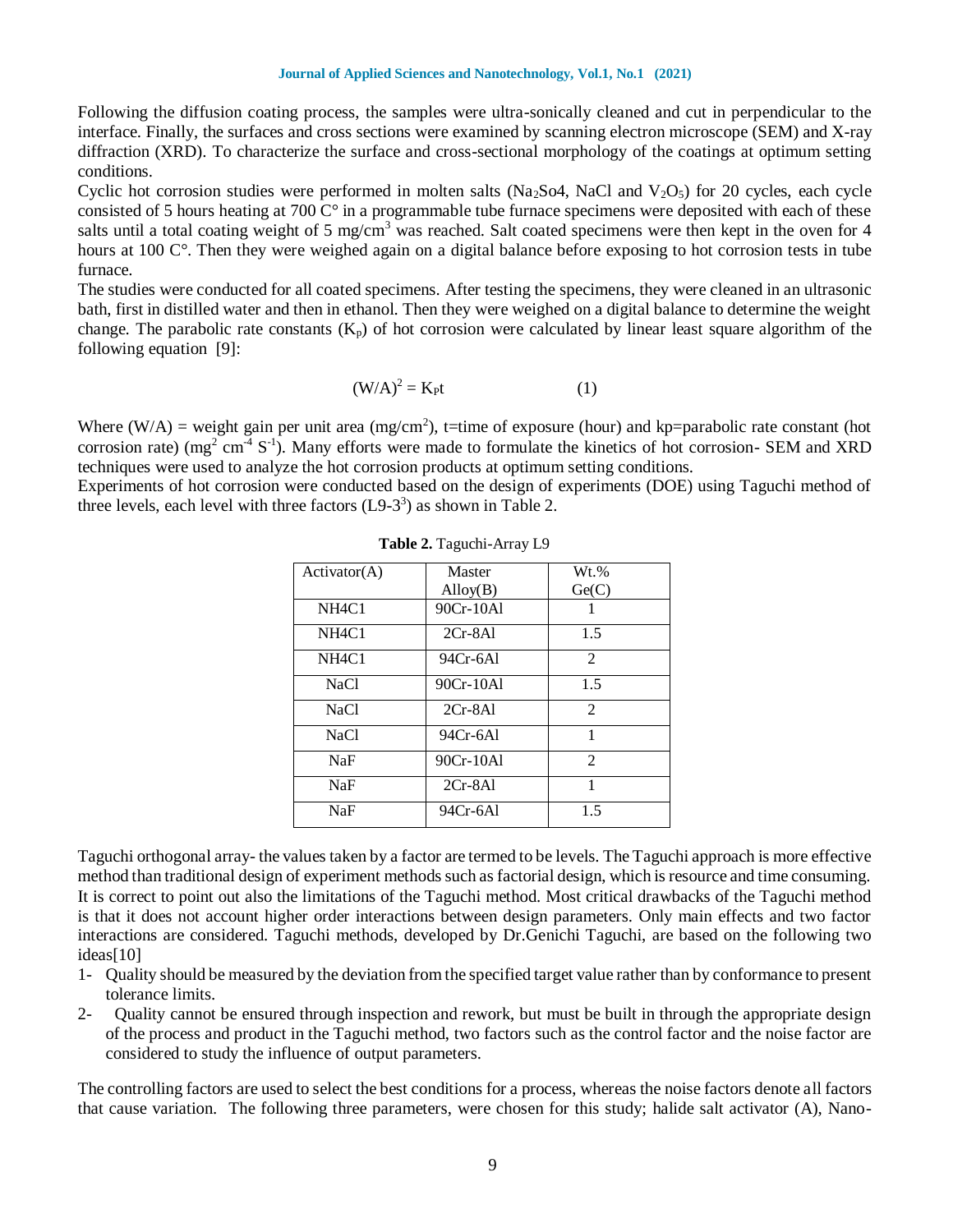#### **Journal of Applied Sciences and Nanotechnology, Vol.1, No.1 (2021)**

powders (70 nm) of master alloy (B), and weight percent of Ge nano-powder. The values or levels for the pack cementation parameters were determined according to thermodynamics mechanism and kinetics of the position of elements in diffusion coatings by the pack cementation method [7]. The parameters and their levels used in the experiments are shown in Table 3.

| Symbol | Control<br>Factor | Levels             |             |       |
|--------|-------------------|--------------------|-------------|-------|
|        |                   |                    |             |       |
| А      | Activator         | NH <sub>4</sub> Cl | <b>NaCl</b> | NaF   |
| B      | Master            | $90Cr -$           | 92Cr-       | 94Cr- |
|        | Alloy             | 10A1               | 8Al         | 6Al   |
|        | Wt.% Ge           |                    | 1.5         |       |

**Table 3.** Parameters and their levels used in the experiments

To evaluate the performance of pack cementation process, the following output characteristics were selected: parabolic rate constants  $(Kp_1)$  for hot corrosion coated Ni-based superalloy K417G in molten salt environment,  $Na_2So_4-6\%$  wt.  $V_2O_5$  (kp1), 100 wt%  $NaSO_4$  (kp<sub>2</sub>), and 75 wt. %  $NaSO_4-25$  wt % NaCl (kp<sub>3</sub>). Simplified multicharacteristics methodology based on Taguchi's approach and composite desirability used to optimize the performance of pack cementation coating.

### **3. Results and discussion**

For process optimization, desirability approach is used. Desirability is a method of finding the operational conditions that provides the most desirable response value. For single response, each experimental result is converted into a scale of  $[0, 1]$  by calculating their desirability (d), where 1 is highly desirable and 0 are lowest desirable value  $[11]$ . The maximum value of desirability is then chosen, and the factor setting corresponding to that maximum desirability value is selected as optimal combination of parameters. The response is scaled into desirability depending on the nature of response namely larger-the-better, smaller-the better, and nominal-the-better. They are explained individually as:

Larger-The-Better (LTB) The value of the estimated response is expected to be larger than a lower bound. For this response type, Eq 2 defines the individual desirability function:

$$
d_i(Y)_i = \begin{cases} 0 & Y < L \\ \left(\frac{Y-L}{T-L}\right)^r & L \le Y \le T \\ 1 & Y > T \end{cases}
$$
 (2)

Smaller-The-Better (STB), the value of the estimated response is expected to be smaller than an upper bound. So, for this response type, the individual desirability function is defined by Eq 3:

$$
d_i(Y)_i = \begin{cases} \frac{1}{U-T} & Y < T \\ \left(\frac{U-T}{U-T}\right)^r & T \le Y \le U \\ 0 & Y > U \end{cases}
$$
 (3)

Nominal-The-Better (NTB) The value of the estimated response is expected to achieve a particular target value. With this response type, Eq 4 defines the individual desirability function:

$$
d_i(Y_i) = \begin{cases} \int_{0}^{0} \left(\frac{Y-L}{T-L}\right)^{r_i} & I \le Y \le T \\ \left(\frac{U-Y}{U-T}\right)^{r_2} & I \le Y \le U \\ 0 & I > U \end{cases} \tag{4}
$$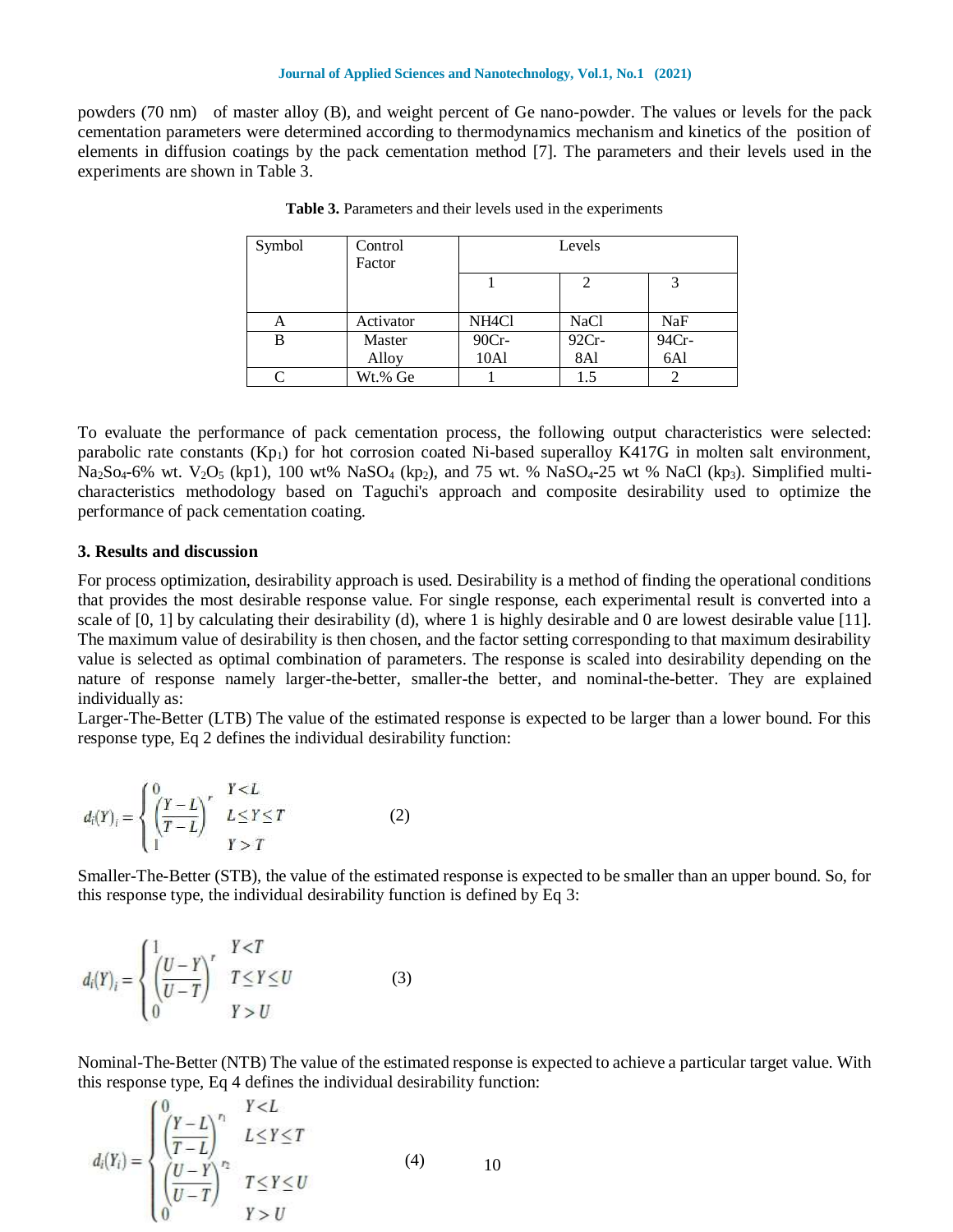Where Y is response, U is upper limit, L is lower limit, T is target value and r, r1, r2 are weights. After calculating the individual desirability, overall desirability or composite desirability is calculated by using Eq 5:

$$
D = (d_1 \times d_2 \times d_3 \times \cdots d_n) = \left(\prod_{i=1}^n d_i\right)^{1/n} \tag{5}
$$

Where D is composite desirability, d1; d2; ...; dn is maximum desirable values for different response and n is the number of response.

Hot corrosion kinetics can be monitored using weight change plots. The weight gain square  $(mg^2/cm^4)$  vs time (number of cycles) plots were plotted to establish the rate law for the hot corrosion. These graphs have been plotted to know the hot corrosion kinetics of specimens subjected to cyclic hot corrosion in molten salt environment, Na<sub>2</sub>SO<sub>4</sub>, V<sub>2</sub>O<sub>5</sub> and NaCl at 700 °C. It is observed that the coating follows a nearly parabolic rate is low. The parabolic rate (hot corrosion rate) constant kp was calculated by a linear least square algorithm to function in the form  $(W/A)^2$  = kpt. The values of parabolic rate constant kp are reported in Table 4. Lower the value of kp, higher will be the hot corrosion resistant and vice versa.

| Parabolic rate constant (hot corrosion rate) kp ( $10^{-10}$ mg <sup>2</sup> cm <sup>-4</sup> s <sup>-1</sup> ) |          |          |          |  |
|-----------------------------------------------------------------------------------------------------------------|----------|----------|----------|--|
| Exp. No                                                                                                         | $K_{P1}$ | $K_{P2}$ | $K_{P3}$ |  |
|                                                                                                                 | 0.11     | 1.67     | 1.11     |  |
| 2                                                                                                               | 0.24     | 1.43     | 1.01     |  |
| 3                                                                                                               | 0.43     | 1.32     | 0.99     |  |
| 4                                                                                                               | 1.01     | 1.82     | 0.11     |  |
| 5                                                                                                               | 0.98     | 1.02     | 1.22     |  |
| 6                                                                                                               | 0.87     | 1.05     | 0.88     |  |
| ⇁                                                                                                               | 1.04     | 0.89     | 0.97     |  |
| 8                                                                                                               | 0.98     | 0.87     | 1.22     |  |
| 9                                                                                                               | 1.04     | 0.99     | 1.43     |  |

**Table 4.** Parabolic rate constant (hot corrosion rate) kp  $(10^{-10} \text{ mg}^2 \text{ cm}^4 \text{ s}^{-1})$ 

 However, the optimized factor setting (A2B1C3) for hot corroded pack coated Ni-based super alloy K417G with optimum (Parabolic rate constant (hot corrosion rate) kp  $(10^{-10} \text{ mg}^2 \text{ cm}^{-4} \text{ s}^{-1})$  (multi-responses) is shown in figure  $(2)$ .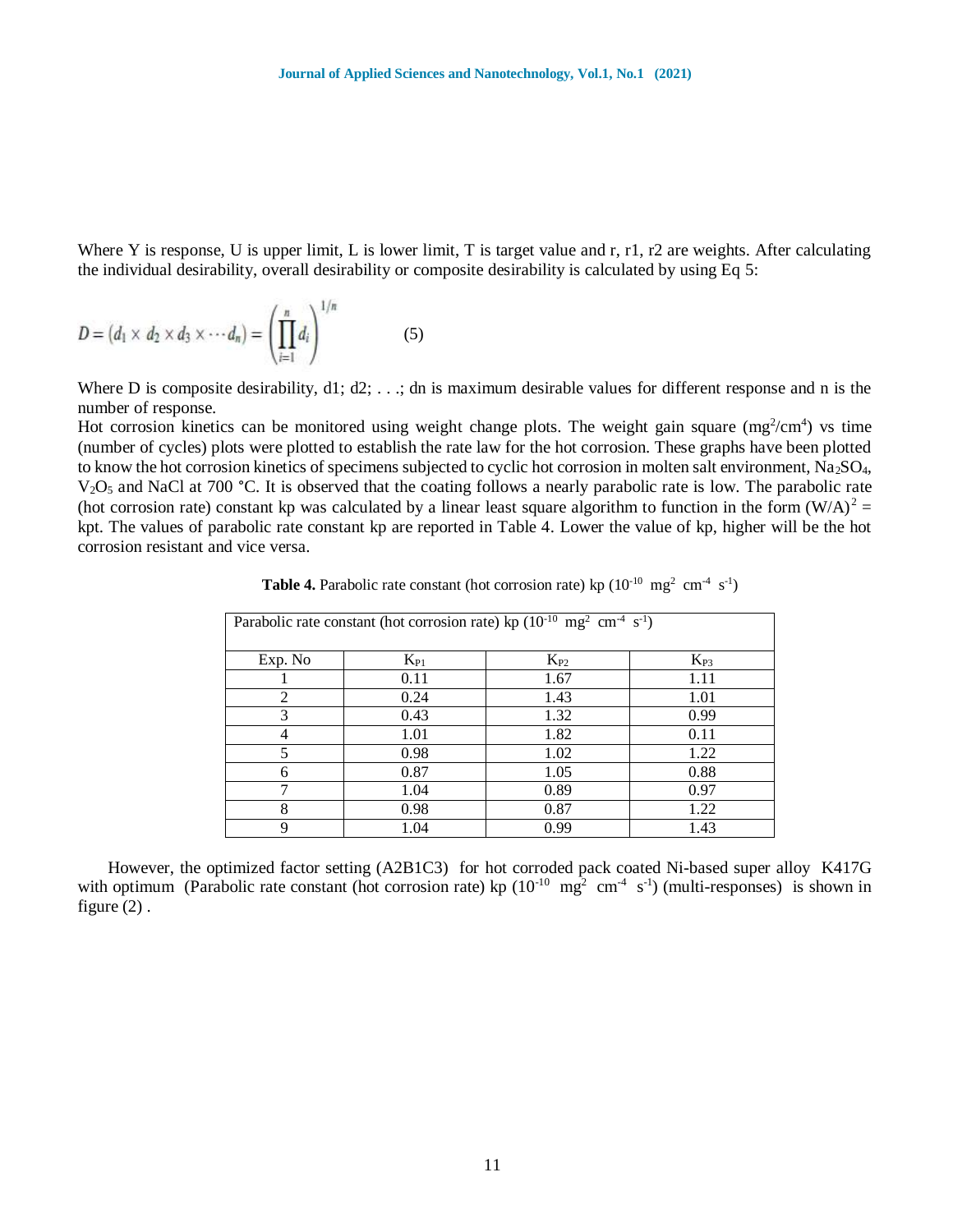**Journal of Applied Sciences and Nanotechnology, Vol.1, No.1 (2021)**



**Figure 2.** Optimized factor setting (A2B1C3) according to composite desirability

So (A2B1C3) as presented in figure (2) is the optimum parameters. The level with the maximum composite desirability is an optimal level of the process parameter. Analysis of variance (ANOVA) results for raw data of desirability results, is given in Table 5. It is seen that wt% Ge (64%) significantly affect the hot corrosion rate as compared to halide salt activator (20%) and master alloy powder (16 %).

| <b>Table 5.</b> ANOVA Table for raw data. |  |
|-------------------------------------------|--|
|                                           |  |

| Parameter             | DF | SS      | MS       | Contribution |
|-----------------------|----|---------|----------|--------------|
|                       |    |         |          | Ratio $(\%)$ |
| Halide salt activator |    | 0.02962 | 0.014806 | 20%          |
| Master alloy powder   |    | 0.02426 | 0.012126 | 16%          |
| Wt.% Ge               |    | 0.09572 | 0.04786  | 64%          |

Confirmation tests are the final step recommended by composite desirability based on Taguchi approach to verify experiment conclusion. Estimated composite desirability is calculated as follows [15]:

$$
\gamma_{opt} = \gamma_m + \Sigma (y_i - \gamma_m) \tag{6}
$$

Where  $\gamma_m$  is the mean of single desirability,  $\gamma_i$  is the mean of composite desirability at optimum level (A2B1C3), i is the number of process parameter having significant contribution in multiple performance characteristics. The summary results and comparison between experimental and predication results are shown in Table 6. Figure (3) shows the top-view morphology which is a thin oxide layer formed on the surface which mainly contains (Cr, Al and Ge), that are playing a significant role in a protection. So, According to XRD pattern, it is found that  $(Cr_2O_3, Al_2O_3)$ oxides are mainly formed during hot corrosion and thus form a protective oxide layer at the surface due to which further hot corrosion is prevented and the presence of Ge (reactive element effect) improves the scale adhesion property and the scale formed is tightly adherent [16].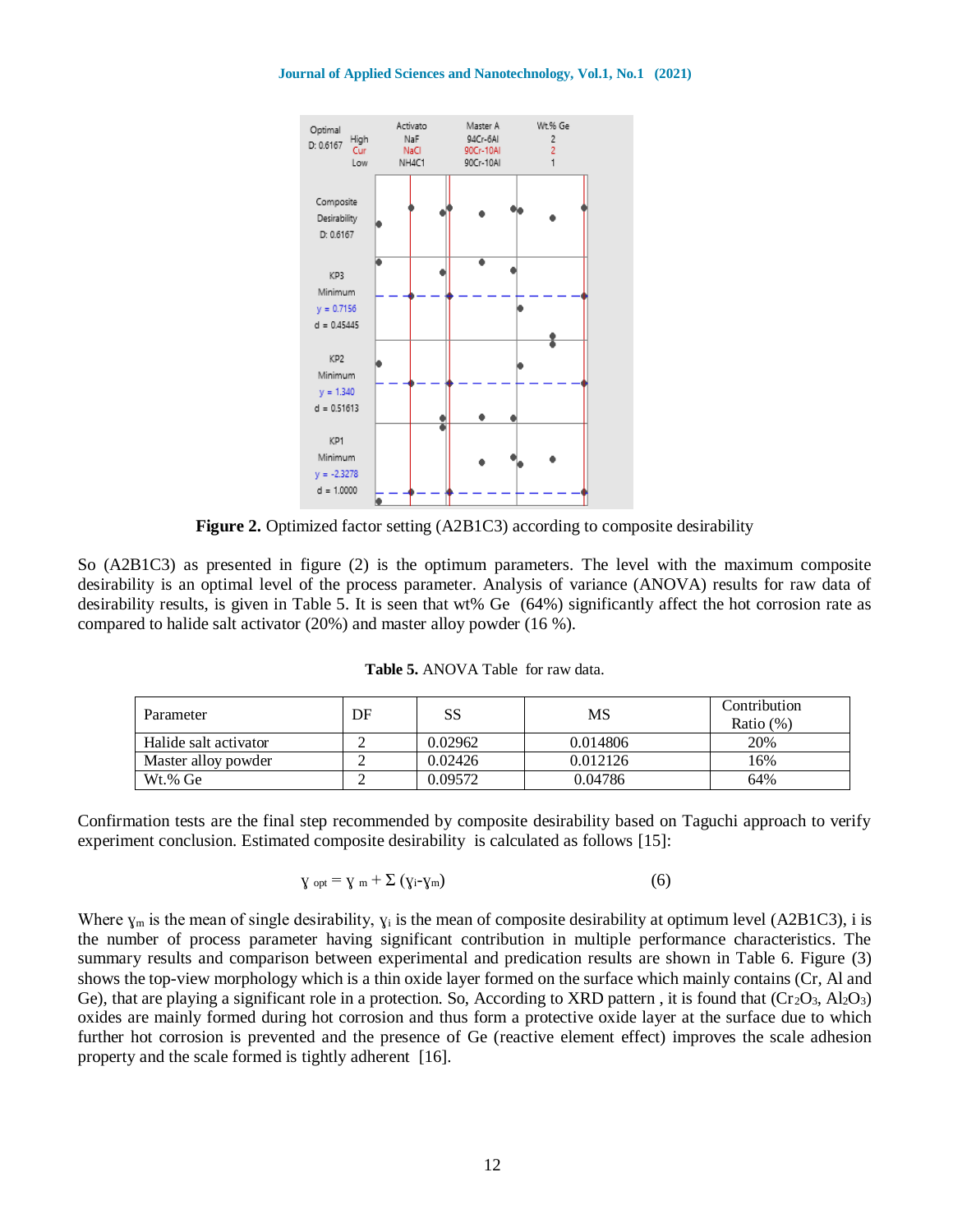

**Figure 3.** SEM/XRD Analysis for hot corroded pack coated K417G at optimum setting conditions (A2B1C3)

| method               | level | $K_p(10^{-10}mg \text{ cm}^4 \text{ s}^{-1})$ |             |  |
|----------------------|-------|-----------------------------------------------|-------------|--|
|                      |       | experimental                                  | Predication |  |
| Initial<br>condition | 11    | 0.981                                         | 1.011       |  |
| Optimal<br>condition | 213   | 0.598                                         | 0.6167      |  |

**Table 6.** Summary results of confirmation experiments

## **Conclusion**

The results acquired from this study can be drawn as follows:

1. According to grey relational analysis, the optimum parameters with composite desirability value of 0.6167 (closest to 1 is optimum) were A2B3C3 i.e. Activator (NaCl), master alloy (90Cr-10Al) and wt.% Ge (2%).

2. According to the ANOVA results, wt.% Ge (64%) is the most significant controllable as compared to halide salt activator (20%) and master alloy powder (16 %).

3. According to XRD pattern, it is found that  $(Cr_2O_3, Al_2O_3)$  oxides are mainly formed during hot corrosion.

# **References**

- [1] R. Hejazi, "High Temperature Coatings For Industrial Gas Turbine Users," Accessed: Aug. 02, 2020.
- [2] R. Drevet, C. Petitjean, N. David, L. Aranda, D. Veys-Renaux, and P. Berthod, "Aluminizing by pack cementation to protect CoSb3 from oxidation," Mater. Chem. Phys., vol. 241, p. 122417, Feb. 2020, doi: 10.1016/j.matchemphys.2019.122417.
- [3] A. Galerie, B. Pint, and D. Monceau, "High Temperature Coatings," Oxid. Met., vol. 81, no. 1, pp. 1–1, Feb. 2014, doi: 10.1007/s11085-013-9462-3.
- [4] R. Sivakumar and B. L. Mordike, "High temperature coatings for gas turbine blades: A review," Surf. Coat. Technol., vol. 37, no. 2, pp. 139–160, Apr. 1989, doi: 10.1016/0257-8972(89)90099-6.
- [5] M. Okazaki, "High-temperature strength of Ni-base superalloy coatings," Sci. Technol. Adv. Mater., vol. 2, no. 2, pp. 357–366, Jan. 2001, doi: 10.1016/S1468-6996(00)00022-X.
- [6] R. Rapp, "Pack Cementation Aluminide Coatings on Superalloys: Codeposition of Cr and Reactive Elements (RE). Technical Report 1. Chromium and Reactive Element(RE)- Modified Aluminide Diffusion Coatings on